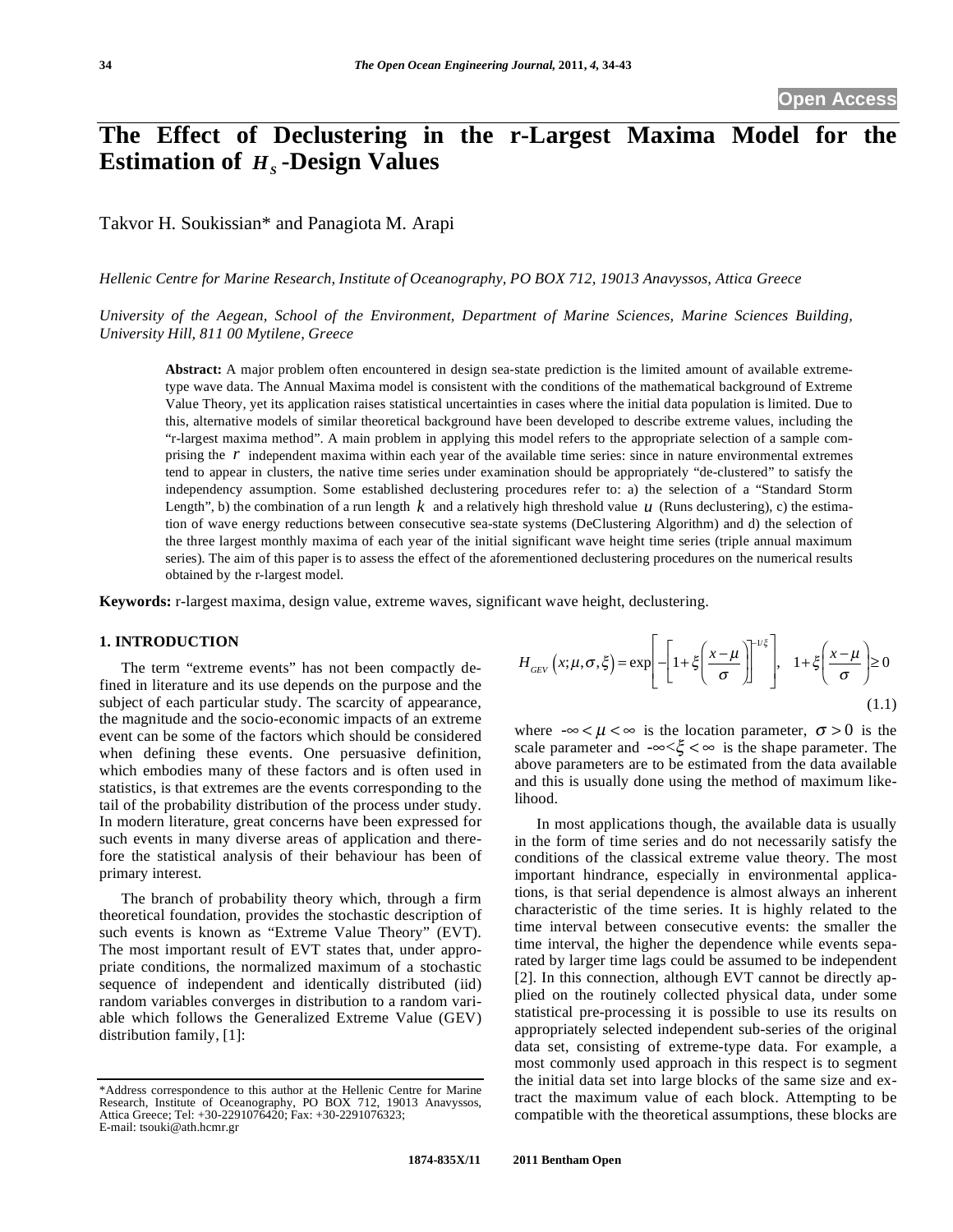usually chosen to correspond to a time period of one year (or season) and the corresponding extreme value model is known as the "Block (Annual) Maxima Model" (hereafter AMM).

Having attained an iid sample comprising the, say, annual or seasonal maxima, the EVT implies that these maxima follow the GEV distribution; hence estimates of extreme quantiles of the distribution of the block (annual) maximum can be obtained by inverting equation (1.1), [1]:

$$
H_{GEV}^{-1}\left(1-p;\mu,\sigma,\xi\right) = x_p = \begin{cases} \mu - \frac{\sigma}{\xi} \left\{1 - \left[-\ln\left(1-p\right)\right]^{-\xi}\right\}, & \xi \neq 0, \\ \mu - \sigma \ln\left[-\ln\left(1-p\right)\right], & \xi = 0, \end{cases}
$$
\n(1.2)

where  $H(x_p) = 1 - p$ .

In equation (1.2), the term  $x_p$  essentially denotes the level which, to a reasonable degree of accuracy, is expected to be exceeded in average once every  $1/p$  years and thus, it is commonly referred to as the *return level* (or the *design value*) associated with the *return period*  $1/p$ .

This approach, however, despite its unchallengeable benefits, raises in practice significant statistical uncertainties, since the sample size of the required extreme-type data (i.e. the block maxima series) is usually very small. Additionally, a common objection to this approach is that by taking into account, for example, only the annual maximum, some of the excluded (for being the second, third, etc annual largest) values can be greater than the maximum of another year. To this end, alternative methods have been developed that allow the extraction of larger sets of extreme-type data, the most important of which is the Excesses-over-Threshold family of models and the r-largest maxima model; see [1], [3-5]. The theoretical origin of these methods is based on the framework of EVT and thus, though they utilize larger and enriched extreme-type data sets, the independency assumption is still a prerequisite. As a result, prior to extreme value analysis, the time series under examination should be appropriately "declustered" to satisfy the independency assumption, since in nature extremes tend to appear in clusters (i.e., exhibiting strong dependency in neighbouring extreme values).

Under this concept, a main problem in applying the rlargest maxima model, concerns the selection of the sample comprising the *r* independent maxima within each year of the available time series; thus a declustering procedure is required. In environmental applications, a frequently used declustering method refers to the selection of a "Standard Storm Length" (abbreviated hereafter as SSL), which is essentially the minimum time distance required between successive events (maxima) in order for them to be considered as statistically independent. In the available literature, the selection of SSL is elaborated in a more or less arbitrary way, since there is a lack of physical explanation concerning the presumed statistical independency of the clusters' maxima. Another available declustering procedure is the Runs Declustering, which, though oriented for generating extreme-type data for the Peak-Over-Thresholds (POT) and the Generalized Pareto Distribution (GPD) models, it is a typical method which can be also applied for obtaining maxima of independent clusters from any given time series. This procedure comprises the combination of two declustering parameters, a threshold  $u$  and a run length  $k$ , assuming that "distant enough" excesses of a "high enough" threshold can be considered as independent. Apparently, special care should be taken in the determination of *u* and *k* , but, as in the SSL case, there is no formal procedure to do so and the selection is performed using common sense. In addition to the above, a new declustering algorithm is introduced tailored especially for discriminating independent clusters (sea state systems) in significant wave height ( $H<sub>s</sub>$ ) time-series [5]. The Declustering Algorithm (DeCA) involves the estimation of wave energy reductions (ER) from one sea-state system to the next sea-state system, pleading that if the wave energy content falls under a specified percentage, the corresponding sea state systems can be (safely) considered as independent clusters. Finally, in the present paper the method of the "triple annual maximum series" (hereafter referred as TAM) [6], is also treated as a very simple declustering procedure, since it involves the selection of the three largest monthly maxima of each available year of the initial  $H<sub>s</sub>$ time series, assuming that they are statistically independent. Let us note here that declustering for stationary series is also an important problem, theoretically resolved by introducing the extremal index, denoted as  $\theta$ . In a way, in this case there exists a firm theoretical basis for efficiently dealing with clusters; however, the statistical estimators for  $\theta$  are yet not devoid of problems, in the sense that the selection of some of the involved parameters is largely arbitrary [7].

The present paper aims at the assessment of the effect of the aforementioned declustering procedures on the numerical results obtained by the r-largest model. The structure of the paper is as follows: after a short review of the r-largest method (Section 2), the declustering procedures are introduced and described in some detail in Section 3. The numerical results regarding the design values of significant wave height and the associated return periods, obtained by implementing the various declustering procedures and applying the r-largest model, are presented and discussed analytically in Section 4. Finally, in Section 5 some concluding remarks are provided.

#### **2. THE r-LARGEST MAXIMA MODEL**

The Annual Maxima model, though adequately aligned with the conditions of the mathematical background of EVT, raises significant statistical uncertainties in cases where the initial data population is limited, as only a small fraction of the available extreme-type data is used. In an attempt to overcome this difficulty, alternative statistical models of similar theoretical background have been developed, including the "r-largest maxima method". For a review on the alternative extreme value methods see for example [1]. The rlargest maxima model, firstly introduced by Weissman [8], is actually an alternative method for estimating the parameters of the GEV distribution taking into account not only the first, but also the second, third, etc largest values of each available year, expanding in this way the extreme-type data set used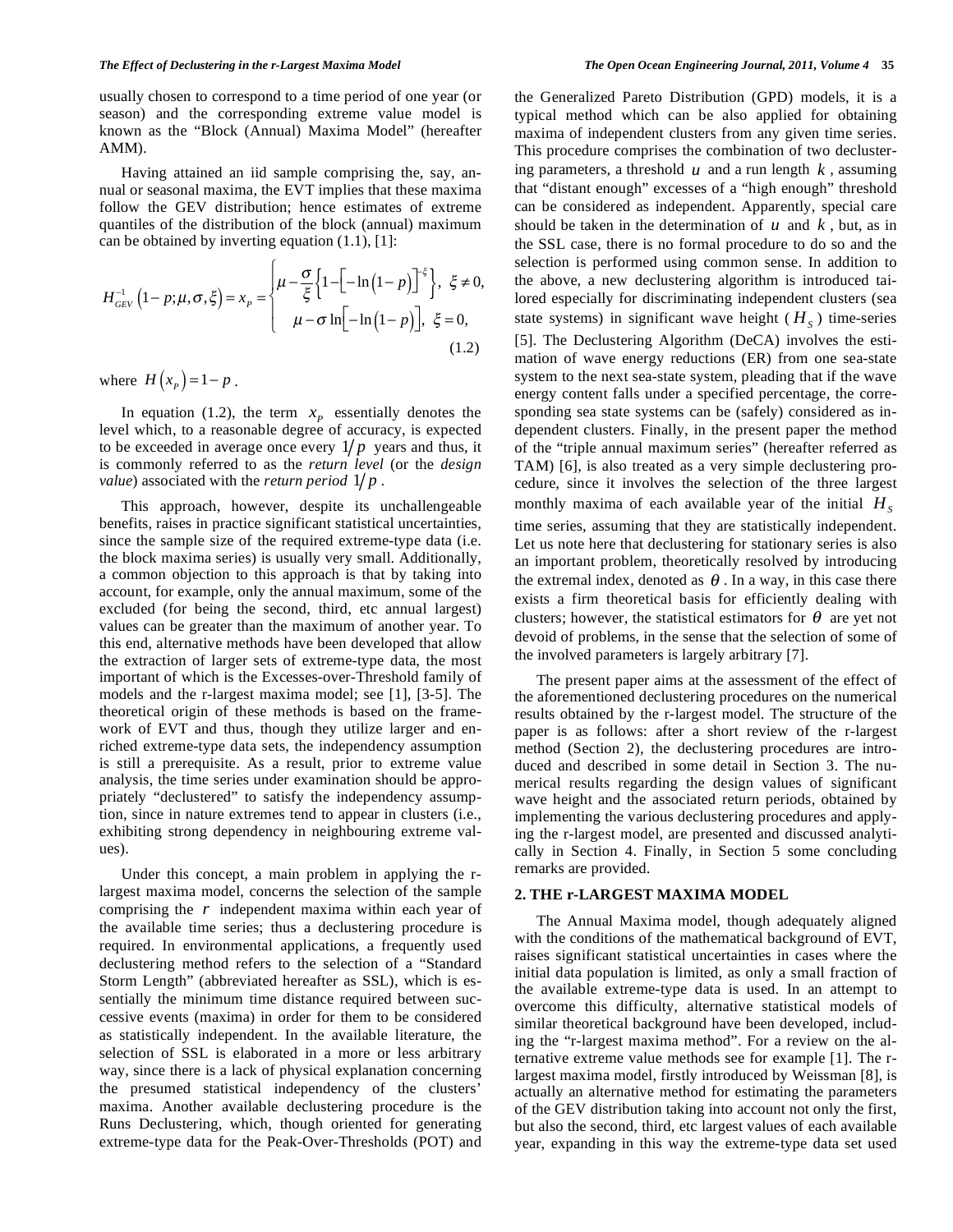#### **36** *The Open Ocean Engineering Journal, 2011, Volume 4* **Soukissian and Arapi<sup>on</sup> Soukissian and Arapi**

for the statistical inference. Applications of this method can be found in [9-11], while a theoretical description of the rlargest maxima model is given below, see also [1]:

Let  ${X_n} = X_1, X_2, \ldots, X_n$  be a stochastic sequence of independent and identically distributed (iid) random variables following the same cumulative distribution function (cdf) and  $M_n = \max\{X_n\}$  follow the GEV distribution for some sequences of constants  $\{a_n > 0\}$  and  $\{b_n\}$  as  $n \to \infty$ . Let also  $X_{k,n} \equiv M_n^{(k)} = k$ -th largest of  $\{X_1, X_2, \ldots, X_n\}$ . Then, for fixed *k*

$$
\Pr\left[\frac{M_n^{(k)} - b_n}{a_n} \le x\right] \to H_{(k)}\left(x\right) = \exp\left\{-\tau\left(x\right)\right\} \sum_{s=0}^{k-1} \frac{\left\{\tau\left(x\right)\right\}^s}{s!},\quad(1.3)
$$

where  $\tau(x) = \left| 1 + \xi \left( \frac{x - \mu}{\sigma} \right) \right|$ ſ l  $\left(\frac{x-\mu}{\sigma}\right)$  $\overline{1}$  $1+\xi\left(\frac{x-\mu}{\sigma}\right)$ L  $\left|1+\xi\left(\frac{x-\mu}{\mu}\right)\right|$ IJ II HI/ξ and  $1 + \xi(x-\mu)/\sigma > 0$ .

As stated in equation (1.3), under appropriate normalization, as  $n \to \infty$  the *k* -th order maximum of  $\{X_n\}$  follows a distribution function which has the same parameters as the GEV distribution of the maximum  $M<sub>n</sub>$ . The following result provides the joint density of the entire vector  $\vec{M}_n^{(r)}$ : under the same conditions as above, the limiting probability density function (pdf) of the last (appropriately normalized) *r* largest maxima (order statistics),  $M_n^{(1)} - b_n$  $\frac{10}{a_n} - b_n$ ,  $\frac{M_n^{(2)} - b_n^{(2)}}{a_n}$  $\frac{a_n}{a_n}$ ,...,  $\frac{M_n^{(r)} - b_n}{a_n}$ *an*  $\left\{\right.$  $\overline{\mathcal{L}}$  $\mathbf{I}$  $\left\{ \right.$ J , as  $n \rightarrow \infty$ , is given

by the following relation:

$$
f\left(x^{(1)}, x^{(2)}, \dots, x^{(r)}\right) = \exp\left\{-\left[1 + \xi\left(\frac{x^{(r)} - \mu}{\sigma}\right)\right]^{-1/\xi}\right\} \times \prod_{k=1}^r \frac{1}{\sigma} \left[1 + \xi\left(\frac{x^{(k)} - \mu}{\sigma}\right)\right]^{-1/\xi - 1} . \tag{1.4}
$$

For  $\xi \rightarrow 0$ , eq. (1.4) reduces to:

$$
f\left(x^{(1)}, x^{(2)}, \dots, x^{(r)}\right) = \exp\left\{-\exp\left[-\left(\frac{x^{(r)} - \mu}{\sigma}\right)\right]\right\} \times \prod_{k=1}^{r} \frac{1}{\sigma} \exp\left[-\left(\frac{x^{(k)} - \mu}{\sigma}\right)\right] \quad . \tag{1.5}
$$

Apparently, for  $r = 1$ , eq. (1.4) reduces to the GEV distribution and eq. (1.5) to the Gumbel cdf.

To estimate the model parameters in eq. (1.4) the maximum likelihood is used. In this case, the likelihood function is:

$$
L(\mu, \sigma, \xi) = \prod_{i=1}^{m} \left( \exp\left\{ -\left[1 + \xi \left(\frac{x_i^{(r_i)} - \mu}{\sigma}\right)\right]^{\frac{1}{\xi}} \right\} \prod_{k=1}^{r_i} \frac{1}{\sigma} \left[1 + \xi \left(\frac{x_i^{(k)} - \mu}{\sigma}\right)\right]^{\frac{1}{\xi} - 1},\tag{1.6}
$$

for

$$
\frac{1+\xi\left(x^{(k)}-\mu\right)}{\sigma} > 0, \quad k=1,\dots,r_i, \quad i=1,\dots,m\,,
$$

and the maximization of the corresponding log-likelihood function is performed numerically. See for example [1] and references cited therein.

As noted above the parameters of eq. (1.4) correspond directly to those of the GEV distribution of the maximum and therefore the r-largest maxima model is essentially an improved way to estimate them. At this point we must point out that the above results concern the largest values of a sequence, the terms of which are iid random variables. Since, in practical applications, the physical data rarely if ever are statistically independent, they cannot be used directly as recorded; therefore a declustering procedure is required. In addition to that, special care must be taken while selecting *r* to avoid issues of high variance (produced due to lack of large sample size) or bias (produced due to the violation of the asymptotic support of the model).

#### **3. DECLUSTERING PROCEDURES**

In nature, the extremes of most physical processes tend to occur consecutively (in clusters), a fact that violates the main assumption in EVT, i.e. that the variables under study are iid. To this end, the first step in the analysis of environmental characteristics, such as spectral characteristics of wind waves (e.g. significant wave height, spectral peak period, etc.), is to identify the independent clusters within the examined time series, or, as it is frequently expressed, to 'de-cluster' the time series. As a result, a number of declustering techniques have been developed, i.e., procedures that lead to identifying peak events in the data record which can be reasonably considered independent. In this context, since the r-largest maxima model shares the assumption that the involved variables are iid, the use of such procedures is required in this case as well.

However, declustering procedures involve a great deal of subjectivity, as Ferro and Segers [7], strongly support through their very explicit statement: "All declustering schemes proposed in the literature require an auxiliary parameter, the choice of which is largely arbitrary". It is, therefore, evident that special care should be taken in the application of any declustering scheme. In the next sections, the main techniques used for the declustering of significant wave height time series are presented, while their effect on the selection of the *r* largest maxima is assessed and discussed in Section 5.

#### **3.1. The Standard Storm Length Model**

Tawn suggested a simple procedure for the extraction of the *r* largest independent values, adopting the rational as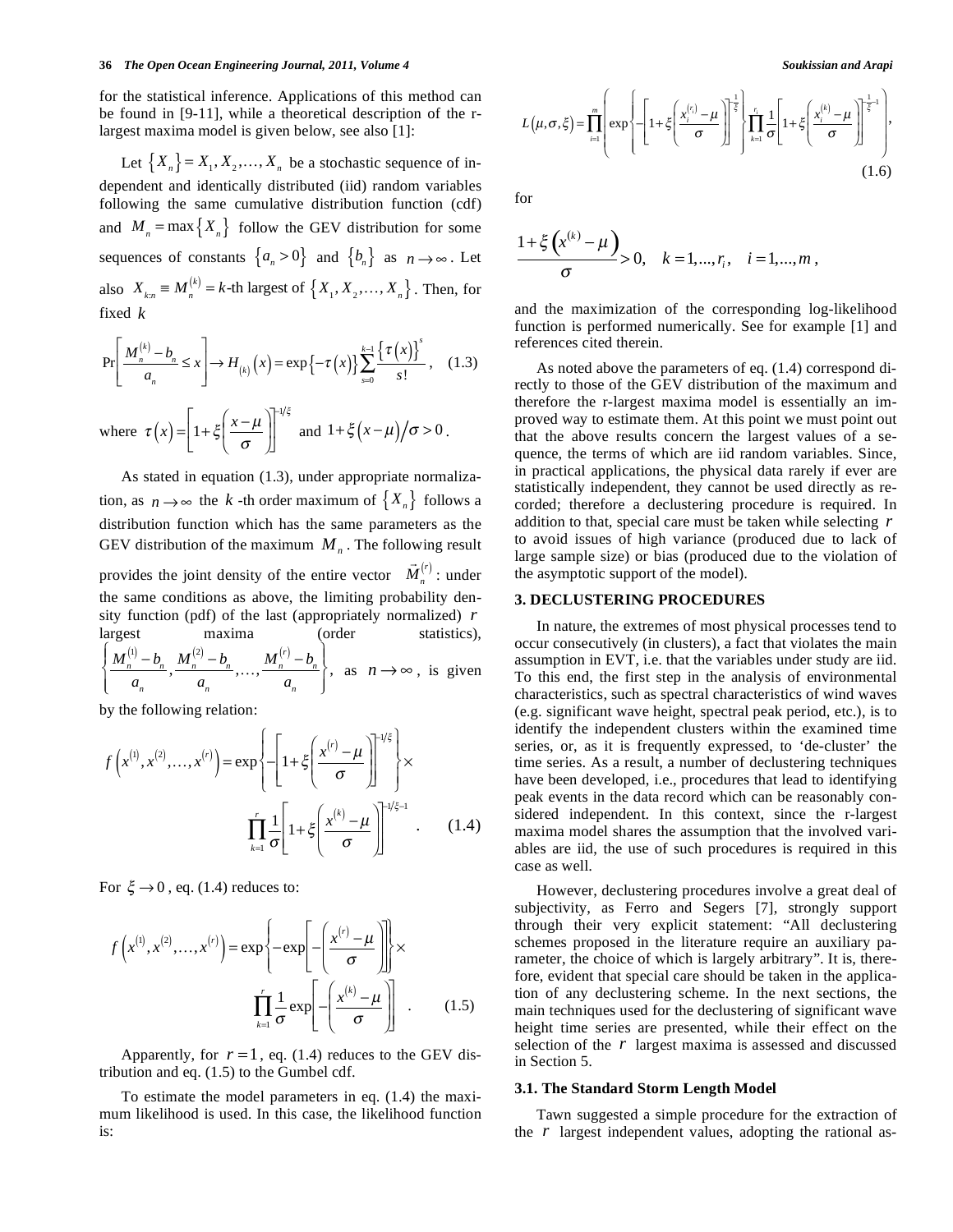sumption that distant enough peak values can be considered as independent, see [11]. In particular, the time series is considered as a sequence of separate independent storms, each having a standard storm length (SSL), say  $\tau$ . Under this assumption, the extraction of the maximum value within each storm for each year of the examined time series is expected to provide a series of independent extreme values. The *r* -largest of such values for each year could be essentially the required *r* largest independent annual events. For a given standard storm length  $\tau$ , the algorithmic scheme proposed is the following:

- 1. Pick out the largest annual value from within the year of interest.
- 2. Discard all values lying at a distance (lag) less or equal to  $\tau/2$  from either side of the time instant where the value was chosen from.
- 3. Select the largest value of the remaining data.
- 4. Repeat steps 2 and 3 until the time series data is exhausted.
- 5. Repeat steps 1-4 for all the years of the available time series.

It is obvious that the selection of  $\tau$  is of great importance: low values of  $\tau$  could lead to inclusion of dependent extreme events (i.e., events occurring within the same stormcluster), while high values of  $\tau$  would generate few extreme type data leading thus to high variance in the obtained estimates. An important drawback of this method is that, in many cases, the storm length is chosen in an essentially arbitrary way, as, for example, from "typical" standard storm length values proposed in the relevant literature. Such suggestions can be found, for example in [12] where three choices of SSL, namely 24, 48 and 72h were explored; in [13] where the value of 72h was adopted; in [14, 15] where SSL was chosen equal to 30h, or in [16] where SSL was selected to vary from 5 to 7 days. Aiming at a less subjective choice of SSL value, Tawn [11] suggested estimating  $\tau$  by examining the autocorrelation structure of the variable of interest. In particular, he suggested that a rationally selected  $\tau$  could be the lag after which the process becomes very weakly correlated, see also [17]. In [18] this approach was utilized on time series of significant wave height from the North Sea, concluding, after a close examination of the autocorrelation function, that 480h would be an appropriate value for  $\tau$ .

At this point, however, it should be noted that, for most environmental parameters, as for the significant wave height, the assumption of almost equally sized storms-clusters is not realistic, while the correlation structure could vary significantly between different annual data-sets, rendering the consideration of a constant and unique de-correlation time (SSL) for the entire population highly debatable. For some applications of this declustering model see [18-21].

## **3.2. Runs Declustering**

Another declustering technique frequently applied on environmental data is Runs Declustering. It is based on the assumption that all values successively exceeding a selected threshold may be considered as a separate independent cluster, as long as they do not occur within a given time interval, [22]. This procedure was originally developed to generate extreme-type subseries particularly for the POT and the GPD models, but it can also be used to extract, from any given time series, the extreme-type sample required for any of the (extreme value) models which share the iid assumption.

The inductive scheme proposed in this case is the following:

- 1. Specify a "high enough" threshold  $u$  such that the values of the process which exceed it to be considered as extreme-type events and specify an appropriate number of observations, say *k* (known as run length).
- 2. Specify clusters: The cluster begins when the threshold  $u$  is exceeded for the first time and ends once at least *k* consecutive observations fall below the threshold. Namely, two excesses of the threshold (are considered to) belong to the same storm (cluster) if they are separated by less than *k* consecutive non-exceeding values.
- 3. Extract the maximum value of the cluster and proceed to identify the next cluster (using steps 2 and 3).
- 4. Terminate the procedure when the time series data is exhausted.
- 5. Repeat steps 2-4 for all the available (annual) time series.

The advantage of this method, as described in [23], is that it allows both the duration (persistence) of storms and the duration of intervals between them to vary according to the data, reflecting the inherent natural variability of these quantities. However, as in the SSL case, there are important issues regarding the selection of both the threshold *u* and the run length  $k$ , as improper choices can lead to either bias or to high variance. In absence of a more formal procedure, the selection of  $u$  and  $k$  is based on common sense judgement; thus, as suggested in [1], the method should be applied for several choices of *u* and *k* and the sensitivity of the results should be carefully examined. In cases where this declustering technique is used before applying the GPD method, the appropriate threshold values are selected by assessing and rating the fit of the GPD. In particular, in such cases, the appropriate threshold values are indicated by the stability of parameters' estimates, in addition to the linearity in the mean residual life plot, making use of the fact that if GPD is the correct model for a (high enough) threshold value, say  $u_0$ , the mean excesses of u, for  $u > u_0$ , form a linear function of *u* . Under this concept, for example, in [24, 25], *u* was selected as an appropriate quantile of the data; this decision was supported by using the mean residual life plot. The run length value, on the other hand, is adopted following suggestions from the relevant literature. The rationale, under these selections, demands the run length to be large enough to cover the time period required for the phenomenon to be fully developed. In previous offshore studies [14, 15, 24, 26-30], these values were found to vary from 24 to 60h.

# **3.3. The Declustering Algorithm (DeCA)**

Soukissian and Kalantzi [5] developed a declustering algorithm in order to locate sequences of approximately independent maxima from native  $H<sub>s</sub>$  time series. The rationale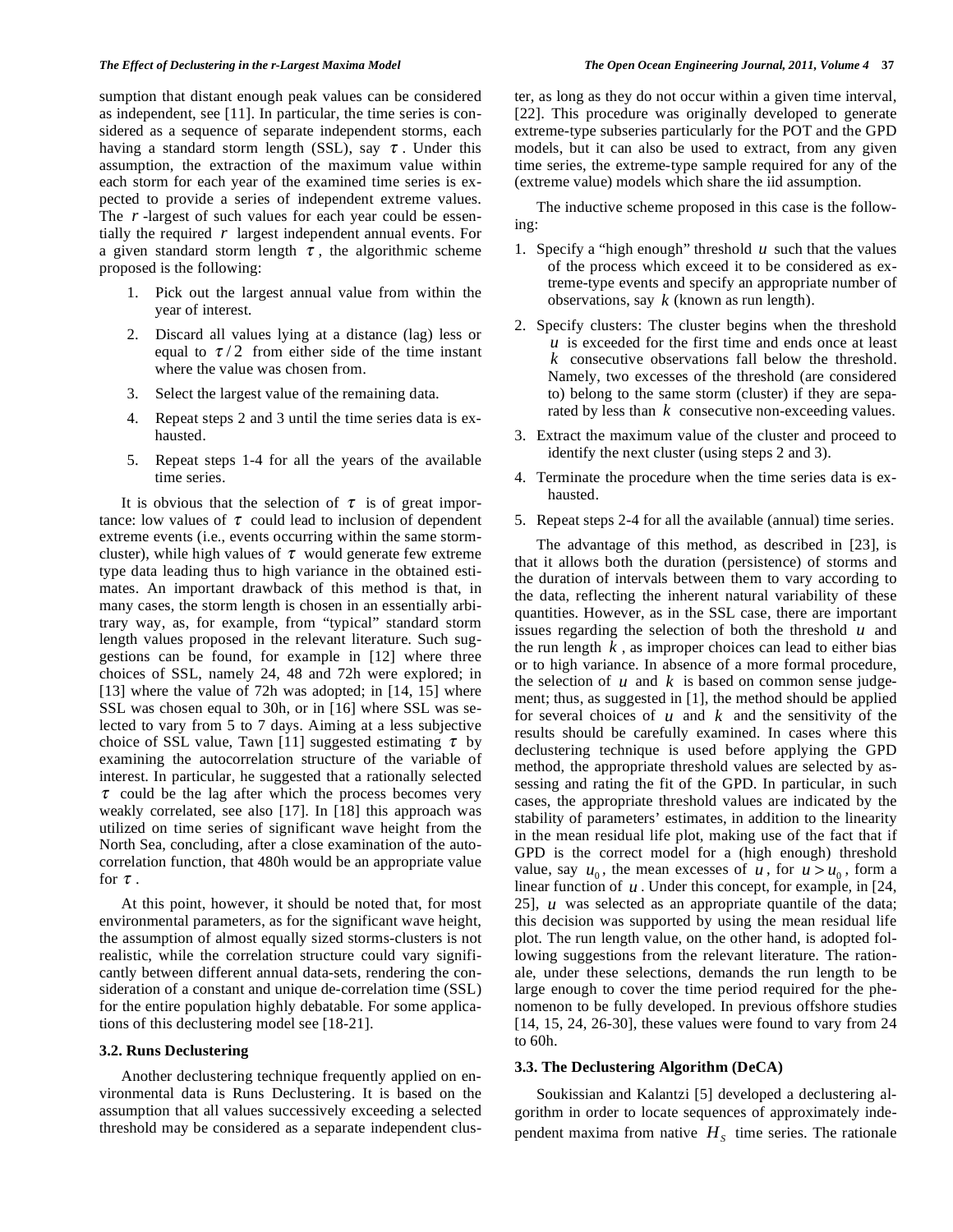#### **Table 1. Flow-chart of the Declustering Algorithm (DeCA), see [3]**



under this procedure is that significantly large wave energy reductions (hereafter ER) between local  $H<sub>S</sub>$  maxima and the subsequent  $H<sub>S</sub>$  minima indicate the transition to a different, approximately independent, "sea-state system". The extraction of the maximum from each such system results to the collection of the required independent extreme-type data. Apparently, as in the RL case, the persistence (duration) of the sea state systems (clusters) is not taken a priori as constant: being essentially considered as a random variable, the corresponding (random) sample is directly obtained from the data after a simple de-noising (filtering) procedure. In contrast to the other declustering approaches, in this case, the physics of the phenomenon is taken into account, by discriminating the independent clusters based on *wave energy reductions* between successive sea states.

A detailed presentation of the procedure is given in Table **1**, while the main steps are as follows:

- 1. Filter (de-noise) the time series twice using monotonicity.
- 2. Identify local maxima and minima, as well as their energy content ( $\propto H_s^2 T_p$  or simply  $\propto H_s^2$ ).
- 3. Estimate the relative difference between the energy content of each local maxima and the one of its subsequent local minima, i.e. the energy reduction (ER).
- 4. Once this ER falls below a predefined percentage, the cluster is terminated and the following value starts a different independent cluster.
- 5. Extract the maximum of each cluster.
- 6. Repeat steps 1-5 for all the available (annual) time series.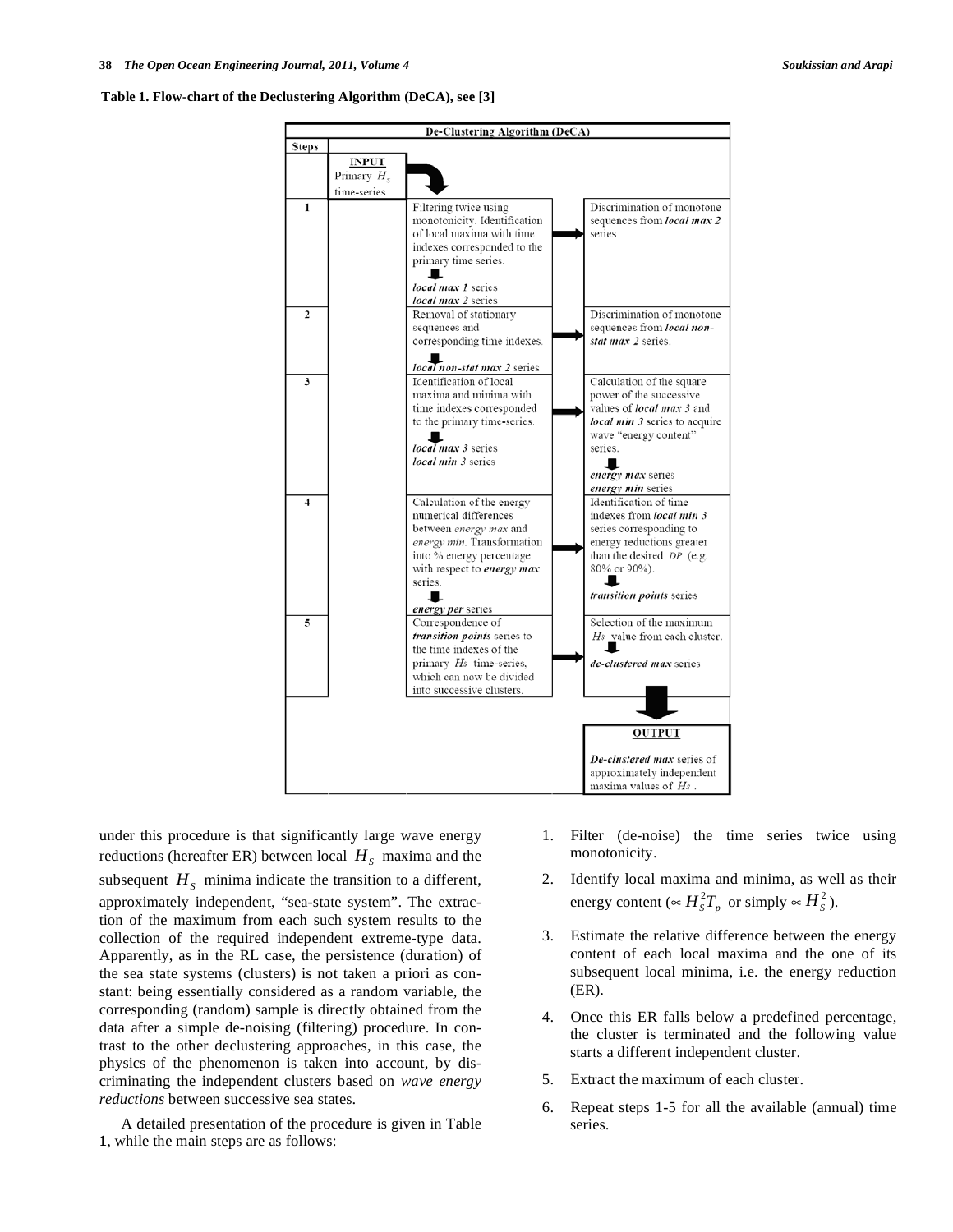As a result, the parameter which can be considered as subjectively selected in this case is the ER percentage, while values over 80% have been proved, in practice, to be rational.

## **3.4. Triple Annual Maxima Series Approach**

Sobey and Orloff [6] proposed a different and very simple approach on how to produce the data set, on which the rlargest maxima model would be applied. In particular, they used the series of monthly maxima, obtained from the initial  $H<sub>s</sub>$ -time series and selected the three largest among them for each climate year. The resultant time series was named "triple annual maximum series", thus this method is referred to as the "triple annual maximum" (TAM) method (or model). Using arguments from the order statistics theory, the joint probability density function of the annual maximum, the annual second largest monthly wave and the annual third largest monthly wave were calculated, in order to produce the corresponding likelihood function. For each of the three maxima series they assumed the GEV or the log-normal distribution. Let us note that although this method resembles very much the r-largest maxima model, it is actually based on different principles. Under the same concept, in [31] the parameters of the GEV distribution were estimated using the four largest monthly maxima of each year.

# **4. NUMERICAL RESULTS AND DISCUSSION**

As mentioned in previous sections, extreme value analysis can be used to estimate the design values (return levels for determined return periods) for a properly processed data set of significant wave height. In the present work, independent extreme-type data sets were extracted from buoy observations, using the procedures presented in Section 4, and the return levels associated with return periods of 10, 20, … and 100 years were estimated using the *r* largest maxima model. In this section, the procedures used for the analysis, the corresponding results and their comparison are discussed in detail.

#### **4.1. Data Pre-processing and Declustering**

The data examined in the present study consist of hourly buoy observations of significant wave height and the corresponding average period retrieved from the National Oceanic and Atmospheric Administration (NOAA)/National Data Buoy Center (NDBC) website (http://www.ndbc.noaa.gov/). In particular, from the NDBC buoy data available, the time series were extracted from the station 44005 located in the gulf of Maine 78 NM east of Portsmouth, moored at a depth of 201.2m.

As in most applications of extreme value theory, the data was firstly formed into "climate years", i.e. from June to May. The available buoy observations cover the time period from 1978 to 2008, but there is a number of values missing. The "valid" climate years, that formed the final time series, were selected based on the data availability: a year was only taken into account when the percentage of missing values was below 20%. Application of this criterion resulted in 16 valid years which formed our primary  $H<sub>s</sub>$  time series, on

which the declustering procedures presented in Section 3 were applied.

In particular, the algorithmic scheme of SSL procedure, presented in Section 3.1, was applied considering four characteristic storm length values  $(\tau)$ , namely 72h, 168h, 336h and 480h. The run length procedure, on the other hand, is provided through a number of functions by the R toolkit which were utilized, in the present work, for a total of nine (3x3)  $u - k$  (threshold-interval) combinations. Specifically, the cluster intervals 24, 72 and 168 hours were adopted following the suggestions in the available relevant literature, while the threshold values 1.2m, 1.9m and 2.4m were selected corresponding to the 50, 75 and 85% quantiles of the entire data set respectively. DeCA ran for ER 80, 85, 90 and 95% (ER was calculated for both energy content estimations  $H_s^2T_p$  and  $H_s^2$ ), while for the TAM approach, the first, second and third largest monthly maxima of each year were directly extracted.

The declustered annual data sets were then sorted and new series comprising the first, second, etc largest maxima for each available year were obtained to be further used in the *r* largest maxima analysis.

#### **4.2. Application of the** *r* **-largest Maxima Model**

This data, in particular, were the input argument of the R toolkit through which the r-largest model was fitted, estimating the GEV parameters with the corresponding standard errors for different values of *r*  $(r=1, 2,..., 10)^T$ , using the maximum likelihood method. The diagnostics of these fits were then created in the form of a probability plot, a quantile plot, a return level plot and a histogram of data with fitted density. After an assessment of the obtained results, combined with theoretical arguments from the relevant literature, the value  $r = 5$  was adopted as the most appropriate for the three declustering approaches, while, evidently, for the TAM series the analysis was applied for  $r = 3$ .

Subsequently, the diagnostic plots for  $r = 5$  were closely examined and the declustering parameter combinations that produced the "best fit" for each declustering procedure were determined. More precisely, the best fits were obtained as follows: in the SSL approach for ssl=480h, in the Run Length approach for  $u=1.9m$ ,  $k=24h$ , and in DeCA for ER=90%.

The Probability-Probability and the Quantile-Quantile Plot corresponding to the above fits are presented in Fig. (**1**). At this point, we should note that the results of the DeCA approach presented in this Section refer to the ones obtained by calculating the energy content as  $H_1^2T_n$ . This case was chosen for producing a slightly better fit than the one which ignores the spectral peak period.

The GEV parameter estimates followed by the corresponding standard errors for each approach are presented in Table **2**. In the cases of SSL, Run Length and DeCA, the

<u>.</u>

<sup>&</sup>lt;sup>1</sup> Except for the Triple Annual Maxima case where  $r$  is taken a priori equal to 3.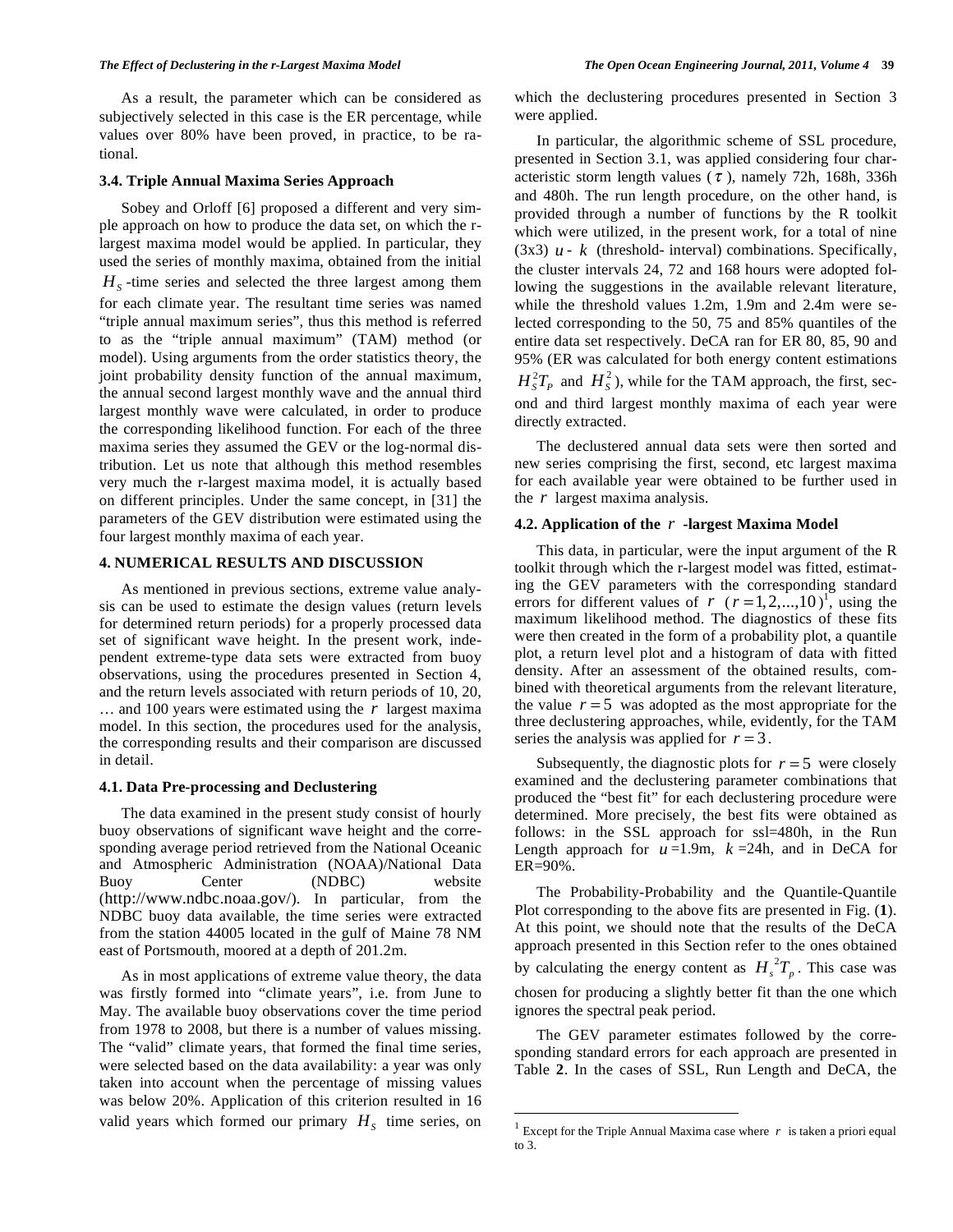

**Fig. (1).** The Probability (left) and Quantile (right) plots produced for the selected (best fits) of the SSL, RL and DeCA approaches.

presented results were produced using the declustering parameters selected above by applying the best-fit criterion.

Since the focus of this paper is on the effect of the different declustering approaches on the obtained results, in Table **2** we should firstly concentrate on the standard errors. In this context, we notice that the largest standard errors occur for the TAM approach, the lowest for the Run Length approach, while the standard errors of the SSL, Run Length and DeCA approaches are of comparable magnitude. Let us also note that, in contrast to the other declustering procedures, the TAM approach is robust, in the sense that it finally results in a unique combination of GEV parameters.

The sensitivity of the SSL, Run Length and DeCA approaches with regard to the selection of the required subjective parameters, i.e. SSL, *u* - *k* and ER respectively, was also explored. In this respect, the GEV estimates ( $\mu$ ,  $\sigma$  and  $\xi$ ), which were produced for various values of the aforementioned parameters, were plotted for each declustering procedure and are presented in Fig. (**2**).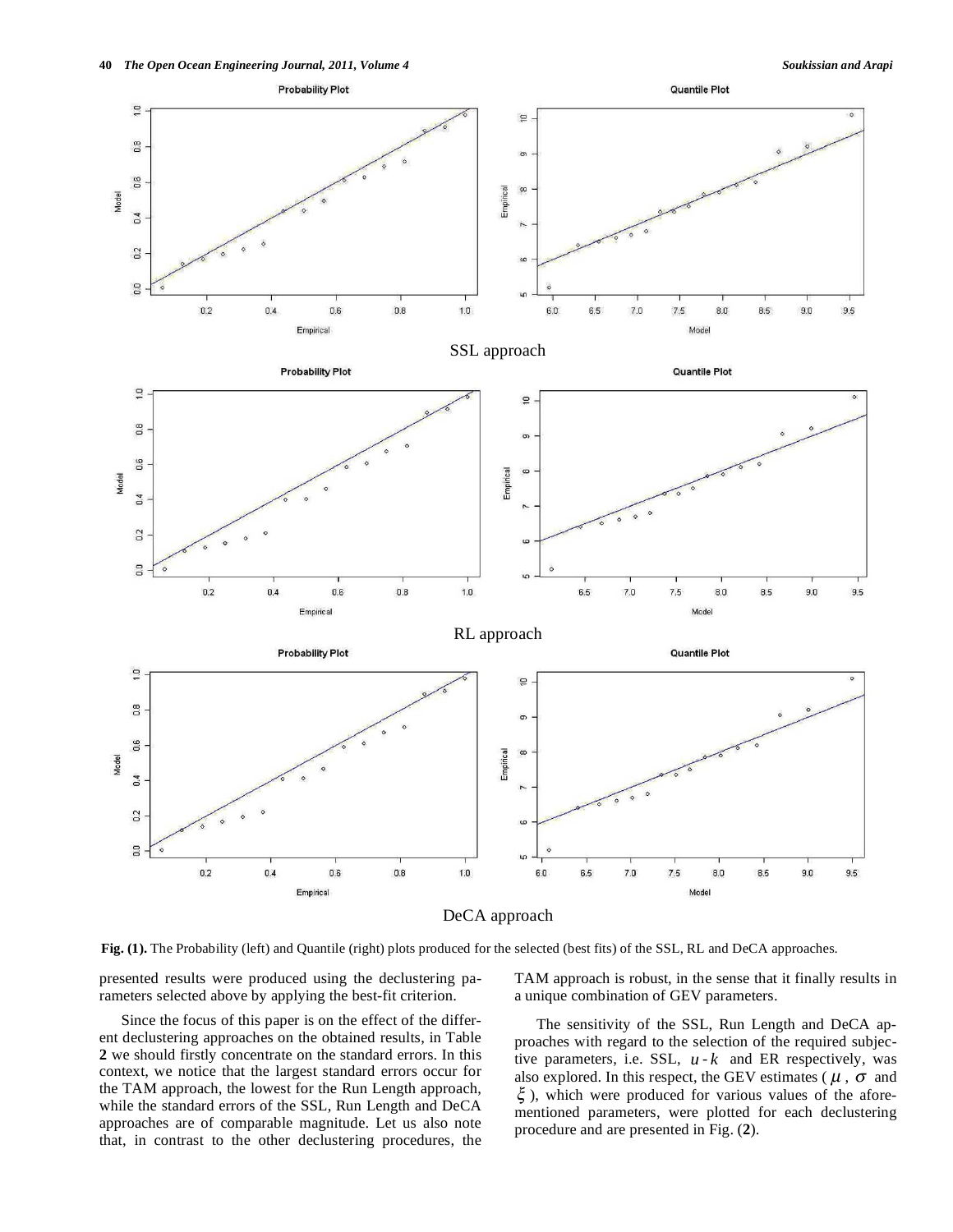GEV parameters

of GEV para

GEV parameters

|                              | $\mu$  | std error                                                                                                                           | $\sigma$                                 | std error                                                                                                                                                    |           | std error                                    |
|------------------------------|--------|-------------------------------------------------------------------------------------------------------------------------------------|------------------------------------------|--------------------------------------------------------------------------------------------------------------------------------------------------------------|-----------|----------------------------------------------|
| <b>SSL</b>                   | 7.1455 | 0.2194                                                                                                                              | 1.0504                                   | 0.1159                                                                                                                                                       | $-0.1570$ | 0.0952                                       |
| RL                           | 7.2575 | 0.2049                                                                                                                              | 0.9875                                   | 0.1030                                                                                                                                                       | $-0.1688$ | 0.0852                                       |
| <b>DeCA</b>                  | 7.2312 | 0.2111                                                                                                                              | 1.0138                                   | 0.1082                                                                                                                                                       | $-0.1672$ | 0.0905                                       |
| <b>TAM</b>                   | 7.0757 | 0.2536                                                                                                                              | 1.1325                                   | 0.1264                                                                                                                                                       | $-0.1954$ | 0.1222                                       |
| <b>AMM</b>                   | 7.0961 | 0.3159                                                                                                                              | 1.1349                                   | 0.2208                                                                                                                                                       | $-0.2166$ | 0.1738                                       |
| $8 -$<br>â<br>$7 -$<br>$6 -$ |        | $8 -$<br><b>SSL</b><br>$ssI=72h$<br>Δ<br>$\overline{\phantom{a}}$<br>$ss = 168h$<br>۰<br>$ssl = 336h$<br>●<br>$6 -$<br>$ssI = 480h$ | Δ<br>$\Leftrightarrow$<br>$\bullet$<br>ш | $8 -$<br>Run Length<br>$R = 24h$ , $u = 1.2m$<br>$\overline{\phantom{a}}$<br>$R = 72h$ , $u=1.2m$<br>$R = 24h$ , $u = 1.9m$<br>$R = 72h$ , $u=1.9m$<br>$6 -$ |           | DeCA<br>ER=80%<br>ER=85%<br>ER=90%<br>ER=95% |

 $R=168h$ ,  $u=1.9m$  $R = 24h$   $n = 2.4m$  $R = 72h$  u=2.4m  $R=168h, u=2.4m$ 

å

**Table 2. The Maximum Likelihood Estimates of the GEV Parameters and the Corresponding Standard Errors for each Declustering Method** 

**Fig. (2).** GEV estimates produced using SSL (left), RL (centre) and DeCA (right) for the various values of declustering parameters.

GEV<sub>n</sub>



**Fig. (3).** The return levels estimated by the various approaches (left) and the widths of the corresponding confidence intervals (right) against return periods of 2 to 100 years.

As can be seen, the results obtained from the SSL and the DeCA approaches are very robust, as the GEV parameters exhibit very slight variations for the different values of SSL and ER respectively. More precisely, the resulted estimates for the SSL procedure exhibit a maximum deviation of 0.1338 in the values of  $\mu$ , 0.0708 in the values of  $\sigma$  and 0.0201 in the values of  $\xi$ , while for DeCA the relevant values are 0.0425, 0.1084 and 0.0988 respectively. On the contrary, there is high variation among the results of the RL approach (1.6335 in  $\mu$ , 0.9097 in  $\sigma$  and 0.3002 in  $\xi$ ), revealing that this approach is highly sensitive to the selection of *u* and *k* .

Finally, the estimated GEV parameters obtained from all declustering procedures were used to calculate design values of significant wave height. The return levels obtained from the TAM, the AMM and the selected best fits of SSL, RL and DeCA approaches were plotted against return periods of up to 100 years (Fig. **3**, left). The widths of the correspond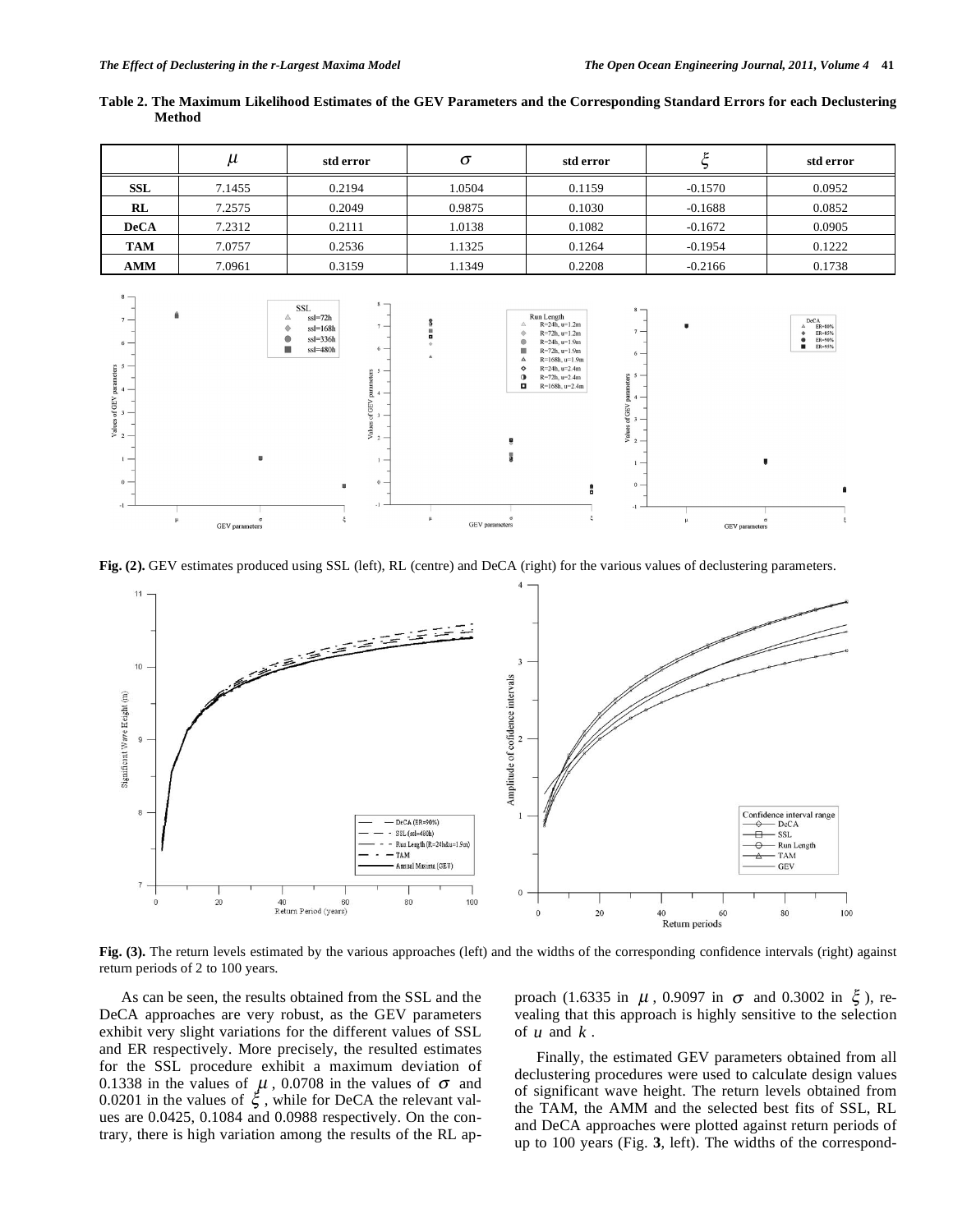ing confidence intervals, i.e. the differences between the upper and the lower confidence limit, obtained from all five approaches, are presented in Fig. **3** (right).

As can be seen in Fig. **3** (left), the calculated return levels do not exhibit significant differences among the various approaches, but in relation to the corresponding results of the AMM, they can be considered as slightly overestimating the obtained design values. In particular, for the return periods over 20 years, the TAM approach predicts the largest values of significant wave height, while the RL, of which the results are almost identical to those of the AMM, predicts the lowest. The return levels produced by the SSL and the DeCa approaches were in between the results of the TAM and RL. We should point out that the maximum relative deviation of the 100-year  $H<sub>s</sub>$  design value is produced by the AMM and the TAM approaches and is approximately 2% (10.4 to 10.6m). On the other hand, as is depicted in Fig. (**3**) (right), the width of the confidence intervals varies significantly among the various approaches. In particular, the wider confidence intervals occur for the SSL and the TAM methods, while the narrower for the RL procedure. The confidence intervals obtained for the DeCA and the AM approaches are of moderate width.

# **5. CONCLUDING REMARKS**

In this paper, the effect of the declustering procedures on the numerical results obtained by the r-largest maxima model was investigated. This model is more vulnerable to deviations from the iid assumption than the classical extreme value approaches (such as e.g. the annual maxima method), see [32] and therefore, the discrimination of independent cluster maxima in the initial time series is crucial. However, as mentioned in previous sections, almost all relevant declustering procedures involve the selection of a, more or less, arbitrary parameter. In the present study, the Standard Storm Length approach, the Run Length, the Triple Annual Maxima Series and the Declustering Algorithm were implemented, using a number of different values for the corresponding (subjectively selected) declustering parameters and the results were analytically examined.

In particular, a 16 year long time series of significant wave height was declustered by implementing the aforementioned procedures and the r-largest maxima model was applied on the obtained extreme type data in order to estimate the *n*-year design  $H<sub>S</sub>$  sea-states, for  $n=10, 20, \ldots, 100$ years. The log-likelihood function was numerically maximized and the GEV distribution parameters with the corresponding standard errors were estimated. In this connection, the Run Length approach gave the lowest values of standard errors, while DeCA performed equally well, providing slightly larger values. Furthermore, the SSL and DeCA approaches exhibit a less dependent behaviour concerning the variation of the declustering parameters involved in the calculations with respect to the variability of the GEV distribution parameters. More precisely, both declustering procedures provided more stable GEV distribution parameters for different values of the declustering parameters.

On the other hand, regarding the design sea-state prediction, all declustering procedures provided very similar return periods  $-H<sub>s</sub>$ -design value curves, as the maximum relative deviation was approximately 2%. Specifically, for return periods up to 20 years the obtained curves are almost indistinguishable. For return periods greater than 20 years, the SSL approach provides the largest design values (for SSL=480h), followed by the triple annual maxima method. The curve obtained by the RL procedure coincides with the curve obtained by the AMM, while DeCA provided slightly overestimated  $H<sub>S</sub>$ -design values, in respect to the AMM.

Finally, more striking differences in the effect of the declustering procedures were detected in the confidence interval widths of the estimated design values. More precisely, the confidence interval width obtained by DeCA was found directly comparable to the one of the AMM for all values of the return period. The SSL and the TAM methods provided the widest confidence intervals, while the RL procedure gave the narrowest.

#### **REFERENCES**

- [1] S. Coles, *An introduction to statistical modeling of extreme values*, USA, Springer, 2001.
- [2] M. Ozger, and Z. Sen, "Return period and risk calculations for ocean wave energy applications", *Ocean Eng.,* Vol. 35(17-18), pp. 1700-1706, 2008.
- [3] T.H. Soukissian, G. Kalantzi, and I. Karagali, "Declustering of *Hs*-time series for applying the Peaks-Over-Threshold Method", In: *Proc. 16th Int. Offshore Polar Eng. Conf.*, Vol. III, 2006, pp. 18- 25.
- [4] T.H. Soukissian, and G. Kalantzi, "Extreme value analysis methods used for wave prediction", In: *Proc. 16th Int. Offshore Polar Eng. Conf.*, Vol. III, 2006, pp. 10-17.
- [5] T.H. Soukissian and G. Kalantzi, "A new method for applying the r-largest maxima model for design sea-state prediction", *Int. J. Offshore Polar Eng.*, Vol. 19(3), pp. 176-182, 2009.
- [6] R. J. Sobey, and L. S. Orloff, "Triple annual maximum series in wave climate analyses", *Coastal Eng.*, Vol. 26(3-4), pp. 135-151, 1995.
- [7] C. A. T. Ferro, and J. Segers, "Inference for clusters of extreme values", *J. R. Stat. Soc. B*, Vol. 65, pp. 545-556, 2003.
- [8] I. Weissman, "Estimation of parameters and large quantiles based on the k largest observations", *J. Am. Stat. Assoc.*, Vol. 73, pp. 812- 815, 1978.
- [9] M. R. Leadbetter, G. Lindgren, and H. Rootzen, *Extremes and related properties of random sequences and processes*, Springer-Verlag, New York, 1983.
- [10] R.L. Smith, "Extreme value theory based on the r largest annual events", *J. Hydrol.*, Vol. 86, pp. 27-43, 1986.
- [11] J. A. Tawn, "An extreme-value theory model for dependent observations", *J. Hydrol.*, Vol. 101(1-4), pp. 227-250, 1988.
- [12] S. Zachary, G. Feld, G. Ward, and J. Wolfram, "Multivariate extrapolation in the offshore environment", *Appl. Ocean Res.*, Vol. 20(5), pp. 273-295, 1998.
- [13] J. H. Alves, and I. R. Young, "On estimating extreme wave heights using combined Geosat, Topex/Poseidon and ERS-1 altimeter data", *Appl. Ocean Res.*, Vol. 25(4), pp. 167-186, 2003.
- [14] I. D. Morton, J. Bowers, and G. Mould, "Estimating return period wave heights and wind speeds using a seasonal point process model", *Coastal Eng.*, Vol. 31(1-4), pp. 305-326, 1997.
- [15] I. D. Morton, and J. Bowers, "Extreme value analysis in a multivariate offshore environment", *Appl. Ocean Res.*, Vol. 18(6), pp. 303-317, 1996.
- [16] M. Mathiesen, Y. Goda, P. Hawkes, E. Mansard, M. J. Martin, E. Peltier, E. F. Thompson, and G. van Vledder, "Recommended practice for extreme wave analysis", *J. Hydraulic Res.*, Vol. 32(6), pp. 803-814, 1994.
- [17] G. Van Vledder, Y. Goda, P. Hawkes, E. Mansard, M. J. Martin, M. Mathiesen, E. Peltier, and E. Thompson, "Case studies of ex-